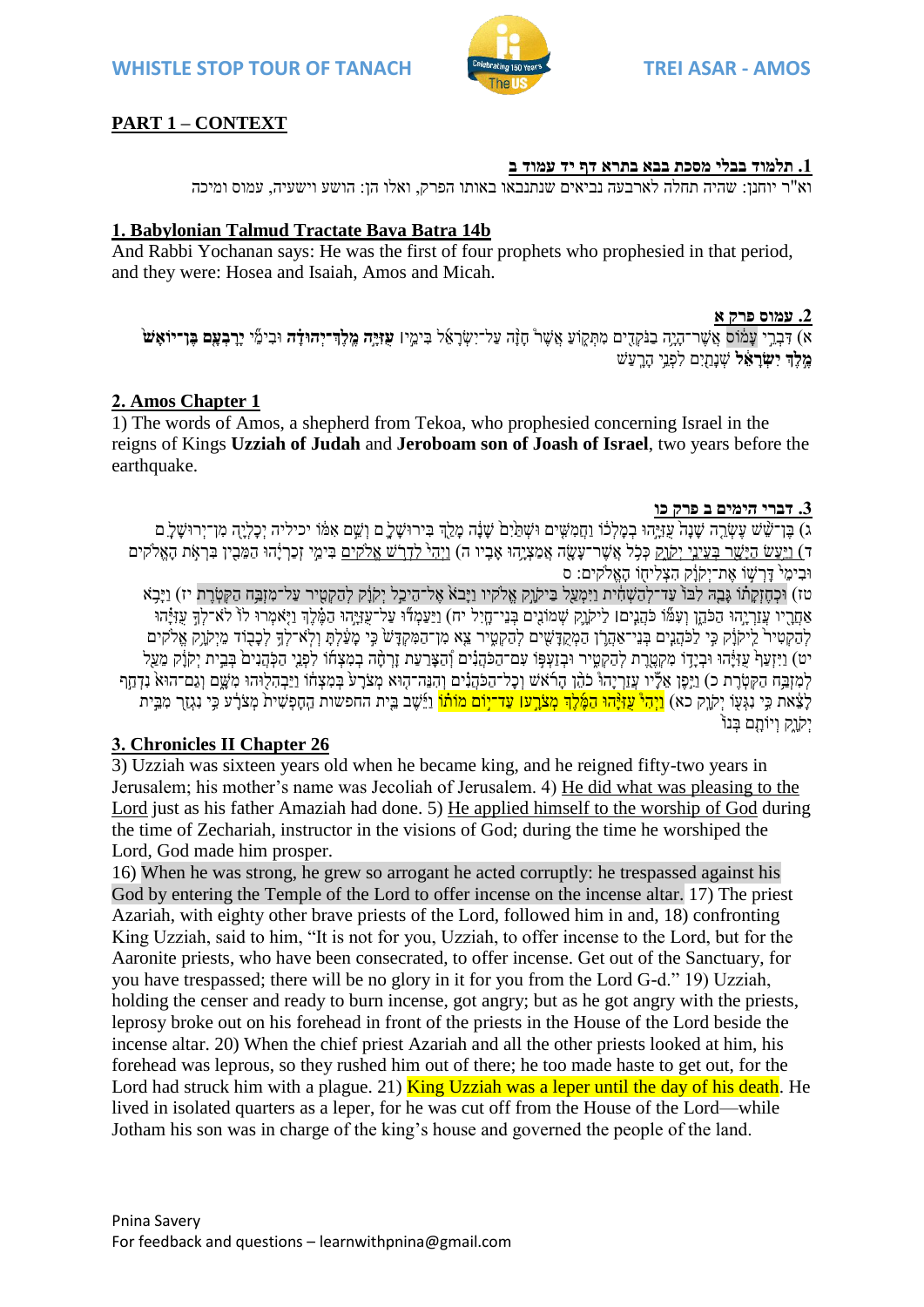

# **PART 2 – CONTENT**

## **.4 עמוס פרק א**

ג) כִּ**ׂה אַמֵּר יקוק עַל־שִׁלשָׁה פִּשְׁעֵי דַמֶּ֫שֵׂק וְעַל־אַרְבַּעָּה לָא אֲשִׁיבֵנּוּ** עַל־דּוּשֵׁם בַחֲרֻצָּוֹת הַבַּרְזֶלְ אֶת־הַגִּלְעֲדָ׃ ד) וְשָׁלֵחָתִּי אֵשׁ בְּבֵית חֲזָאֵל וְאָכְלֻה אַרְמְנִוֹת בֶּן־הֲדֵ֣ד׃ ה) וְשֶׁבַרְתִּי בְּרֶים דַּמֶּשֶׁק וְהִכְרַתִּי יוֹשֵׁב מִבִּקְעַת־אָ֫וֶן וְתוֹמֵ֣דְ שֵׁבֶט מְבֵית עֵׁדֵן וְגַלְוּ עַם־אֲרֵם קִירַה אַמַר יקוק: (פ)

# **4. Amos Chapter 1**

3) **Thus said the Lord: For three transgressions of Damascus, for four, I will not revoke it:** Because they threshed Gilead with threshing boards of iron. 4) I will send down fire upon the palace of Hazael, and it shall devour the fortresses of Ben-hadad. 5) I will break the gate bars of Damascus, and wipe out the inhabitants from the Vale of Aven and the sceptered ruler of Beth-eden; and the people of Aram shall be exiled to Kir —said the Lord.

**.5 עמוס פרק ב**

ו) כֹּה אַמֵר יקוק עַל־שָׁלשַה פִּשְׁעֵי יִשְׂרָאֵל וְעַל־אַרְבָּעַה לָא אֲשִׁיבֵנּוּ עַל־מְכְרֵם בַּכֶּסֶף צַדְּיק וְאֶבְיִוֹן בַּעֲבִוּר נַעֲלֵיְם: ֿז) הַשֹּׂאֲפִים עַל־עֲפַר־אֶׂרֶץ בְּרָאֹשׁ דַּלִּים וְדֶרֶךְ עֲנָוֻים יַטֶּוּ וְאִישׁ וְאָבִ֫יו יֵלְכוּ אֶל־הַנַּעֲרָ֫ה לְמַעַן חַלֵּלְ אֶת־שֵׁם קָדְשָׁי: ְ חָ וְעַל־בְגֵדִים חֲבָלִים ْיַטּׂוּ אֲצֶל כָּל־מִזְבֵּחָ וְיֵין עֲנוּשִׁים יִשְׁתּוּ בֵּיִת אֱלֹהֶיהֱם:

# **5. Amos Chapter 2**

6) **Thus said the Lord: For three transgressions of Israel, for four, I will not revoke it:**  Because they have sold for silver those whose cause was just, and the needy for a pair of sandals. 7) You who trample the heads of the poor into the dust of the ground, and make the humble walk a twisted course! Father and son go to the same girl, and thereby profane My holy name. 8) They recline by every altar on garments taken in pledge, and drink in the House of their God Wine bought with fines they imposed.

# **.6 עמוס פרק ד**

א) שִׁמְעוּ הַדַּבֵר הַזֶּה פַּרְוֹת הַבַּשַׁן אֲשֶׁר בְּהֵר שִׂמְרֹוֹן הַעֹּשָׁקִוֹת ַדַלִּים הַרֹּצְצִוֹת אֶבְיוֹנֵים הָאֹמְרֹת לַאֲדְׂנֵיהֶם הַבֵיאֵה וְנִשְׁתֵּה

# **6. Amos Chapter 4**

1) Hear this word, you cows of Bashan on the hill of Samaria— who defraud the poor, who rob the needy; Who say to your husbands, "Bring, and let's carouse!"

## **.7 עמוס פרק ו**

ֿר) הַשָּׂכְבִים עַל־מִטְּוֹת שֵׁן וּסְרֶחָים עַל־עַרְשׂוֹתֶם וְאֹכְלִים כָּרִים מִצּׁאוְ וַעֲגַלִים מִתְּוֹדְ מַרְבֵּק

# **7. Amos Chapter 6**

4) They lie on ivory beds, lolling on their couches, feasting on lambs from the flock and on calves from the stalls.

'The Woman at the Window'  $$ an ivory artefact from Samaria

# **PART 3 – CONCEPTS**

## **.8 עמוס פרק ג**

ָּה, אֶעֶר הַדָּבֶר הַזֶּה אֲשֶׁר דִּבֶּר יקוק עֲלֵיכֶם בְּנֵי יִשְׂרָאֱל עֲל כָּל־הַמִּשְׁפָּחָ֫ה אֲשֶׁר הֶעֱלֵיתִי מֵאֶרֶץ מִצְרֻיִם לֵאמְר: ב) רַק אֶתְכֶם יַדַּעָתִּי מִכְּל מִשְׁפְּחָוֹת הָאֲדָמֶה עַל־כֵּן אֶפְקֶד עֲלֵיכֶם אֶת כַּל־עֲוֹּנָתֵיכֵם:

## **8. Amos Chapter 3**

1) Hear this word, O people of Israel, that the Lord has spoken concerning you, concerning the whole family that I brought up from the land of Egypt: 2) You alone have I singled out of all the families of the earth— That is why I will call you to account For all your iniquities.

### Pnina Savery For feedback and questions – learnwithpnina@gmail.com